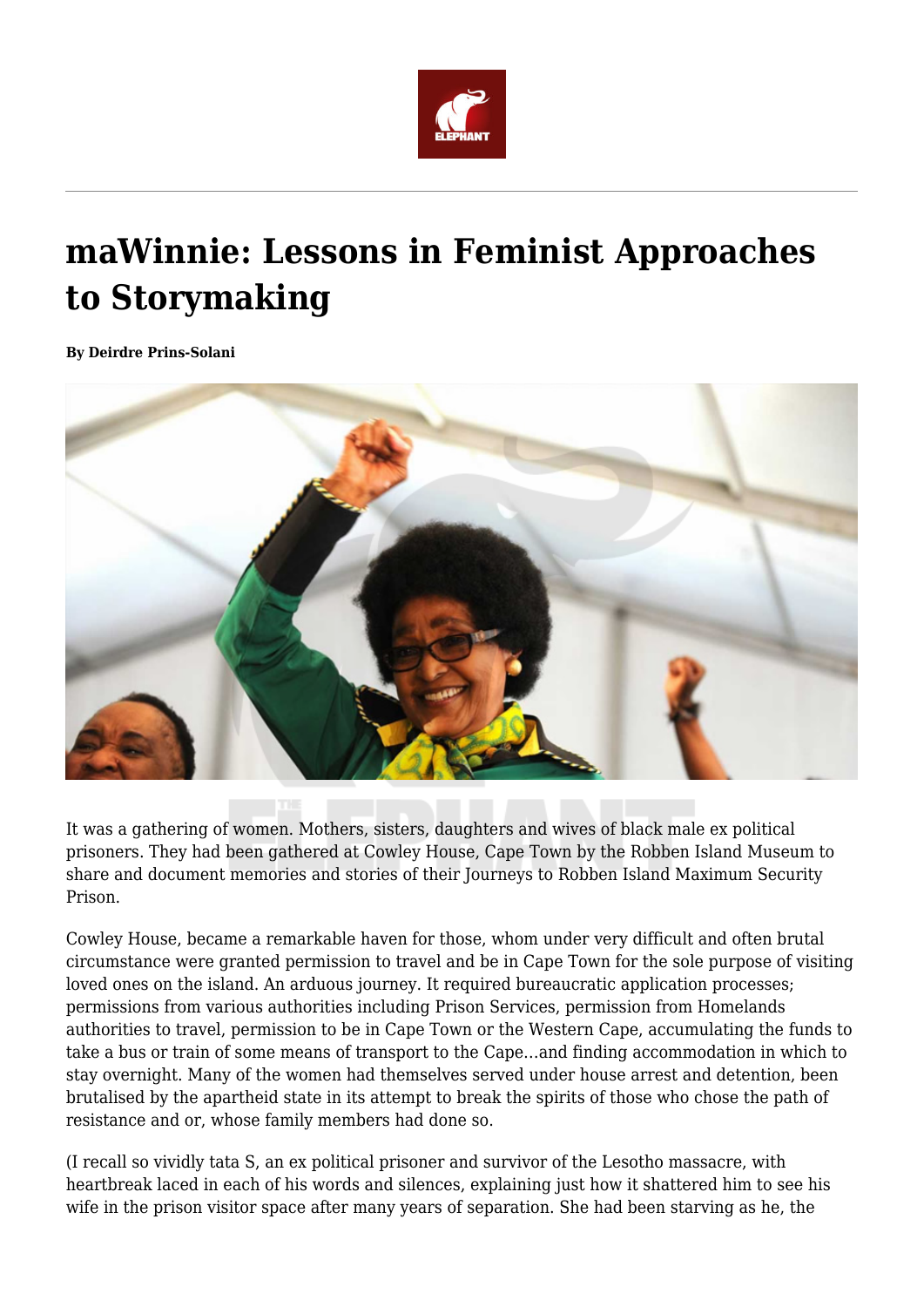main breadwinner was no longer able to support the family. And so emaciated and skeletal she had somehow found a way to visit him and reassure him of her support.)

maWinnie agreed to participate at the gathering on one condition. On arrival at Cowley House for the Women's Reference Group, she drew us aside and requested a quiet private meeting space. She said that, as her story was already very well documented, recorded and shared within the public domain, she wanted the day to be about the other women who were present, not her. She impressed upon us that the women had stories which were layered with hurt and humiliation and that possibly, the greatest hurt was being ignored by history.

And for the duration of that day's exchange, I observed maWinnie, gently and compassionately deflecting attempts to defer to her. Calmly prodding and reminding each of the women gathered of a particular incident or event which had taken place on their journeys. And most of all, I observed how she kept silent, attentively listening.

There are a number of lessons and affirmations which remain invaluable to me to draw on and reflect in practice as a feminist 'memory maker'.

Firstly, how disciplined and comfortable silence grants permission for others to speak and share intimate stories of pain and hardship. That even though the Listener or Observer may have book knowledge or an idea of 'the Story', it was important to remain silent and have the Speaker albeit slowly, painstakingly tell their own story. This takes great discipline. The ability to be quiet and trust that the process of storytelling will unfold as it should. And on that day, it most certainly did.

Secondly, that 'standing down' from power and influence vested in one as an individual, institutionally or historically, for whatever reason, is a necessary step in putting together the intricate narratives of the collective. That merely 'saying' that one is there to listen and understand is not enough, it needs to be a conscious practice. And requires the ability to recognise the power vested in one as an authority or knowledgeable one. And I continue to wonder about this as we see standoffs between groups, the creeping in of that nefarious combination of power+judgement into discourse and relationship. And the discomfort of living within contradictions and questions, as opposed to answers found within ideology alone. As the day progressed, and the stories unravelled, it became clear that the individual stories made up significant parts of a whole. That what appeared to be quite ordinary was in fact rather extraordinary. And that what appeared contradictory was complementary.

Thirdly, I was struck by just how much maWinnie was an Archive and clearly consciously so. She was a formidable memory bank of stories, places, people, events and emotions. And that her 'paying attention', being wholly 'present' requires a certain kind of Listening for and in between words and silences.She was able to gently remind someone of an incident and a reaction to an incident as if it was not a decade or two past. I still wonder whether in the poverty of our her-story making process as a nation, is this absence of the emotive or visceral or rather, an inability to read it when it is present. And that the damage done by the exclusion of women's stories is more harmful because of history's form which attempts to erase feeling and emotion.

Fourth, that being kind, gentle and compassionate are parts of maWinnie's whole. That the formidable, fiery and sassy is not a juxtaposition or contradiction thereof. That living in the landscape of the 'whole' story, whether the individual or collective requires an ability to hold opposites in unison, and thus to include the seemingly irreconcilable. She suggests to me, that living life whole requires living within contradictions and finding a space for the unresolved. I cannot imagine what the "not knowing" when her husband, partner, comrade would be released did to her soul. I do know, that when 27<sup>th</sup> April 1994 came around, many of us walked to the polling stations as